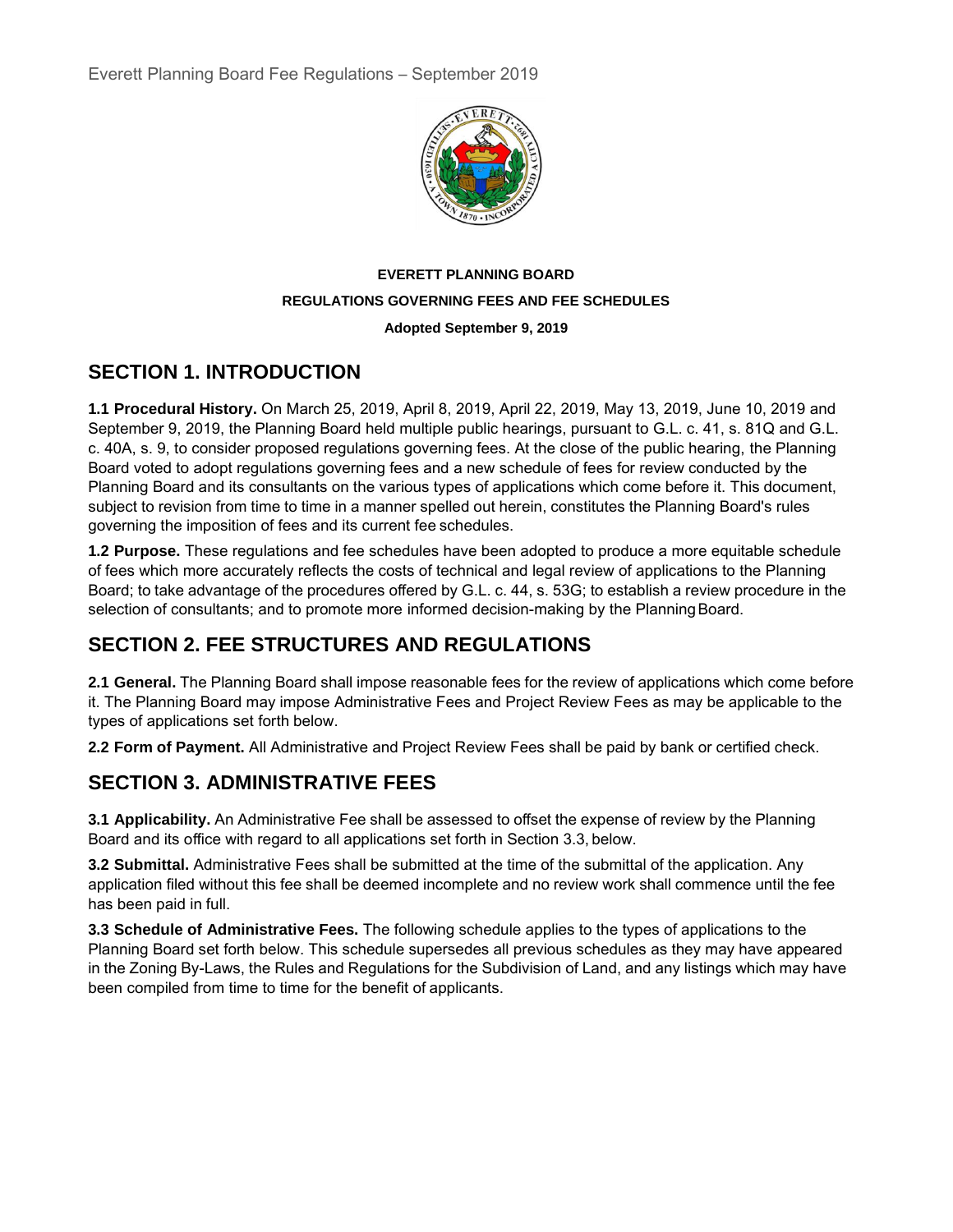Everett Planning Board Fee Regulations – September 2019

- A. Approval Not Required (ANR) Plans—\$400.00.
- B. Preliminary Plans—\$500.00 and \$60.00 per lot for each lot after the first three (3).
- C. Definitive Plans—\$1000.00 and \$250.00 for each lot without a Preliminary Subdivision.
- D. Modification of a Preliminary Plan—\$200.00 plus \$50.00 for each lot affected and for each new building lot created. In addition, a fee of \$50.00 shall be required for the modification of a drainage structure. The total fee required shall be the addition of all fees outlined above.
- E. Modification of a Definitive Plan—\$300.00 plus \$100.00 for each lot affected and for each new building lot created. In addition, a fee of \$50.00 shall be required for the consideration of a modification of a road and a fee of \$50 shall required for the modification of a drainage structure. The total fee required shall be the addition of all fees outlined above.
- F. Special Permit—\$300.00. Modification or extension of special permit shall also require of a fee of \$300.00.
- G. Site Plan Review—Review of Site Plans shall require the following application fees:
	- 1. When the Building Commissioner deems the property as a 'Change of Use', the filing fee will be \$400.00
	- 2. Please see Appendix A for specific filing fees for Site Plan Review.
- H. Dover Amendment Review of a Limited Site Plan Review shall require the following application fees:
	- 1. When the Building Commissioner deems the property as a 'Change of Use', the filing fee will be \$350.00.
	- 2. Please see Appendix A for specific filing fees for Limited Site Plan Review Dover Amendment.
- I. Repetitive Petition— Consideration of a petition for a rehearing from the Zoning Board of Appeals— \$200.00.

**3.4 Fees for Revised Applications.** Where an Administrative Fee has been calculated by the number of lots or units proposed, and the application is revised after payment of said fee, the following rules shall apply:

- a. If the number of proposed lots or units increases, the applicant shall pay a fee equivalent to the difference between the fee originally paid and the fee that would have been paid had the original submission included these additional lots or units. No review of these additional lots or units shall take place until this additional fee is paid to the Planning Board office, and failure to make this payment after requesting additional lots shall be grounds for denial of the application.
- b. If the number of proposed lots or units decreases, a refund of that portion of the application fee predicated on those lots or units shall be granted only if, in the judgment of the Planning Board, no cost associated with the review of those lots or units has been yet incurred.

**3.5 Fee Waivers.** The Planning Board may waive or reduce any Administrative Fee, if, in the opinion of the Board, unusual circumstances exist regarding the subject property or the applicant.

**3.6 Refund.** Once the review process has been commenced, the Planning Board shall not refund Administrative Fees, including the case of withdrawal of the application by the applicant, except as provided in Section 3.4.B, above.

#### **SECTION 4. PROJECT REVIEW FEES**

**4.1 Applicability.** In addition to an Administrative Fee, the Planning Board shall impose a Project Review Fee on those applications which require, in the judgment of the Planning Board, review by outside consultants due to the size, scale, or complexity of a proposed project, the project's potential impacts, or because the City lacks the necessary expertise to perform the review work related to the permit or approval. In hiring outside consultants, the Board may engage engineers, planners, lawyers, designers, or other appropriate professionals able to assist the Board and to ensure compliance with all relevant laws, ordinances, by-laws and regulations. Such assistance may include, but shall not be limited to, analyzing an application, monitoring or inspecting a project or site for compliance with the Board's decisions or regulations, or inspecting a project during construction or implementation.

**4.2 Submittal.** Project Review Fees shall be submitted at the time of the submittal of the application for deposit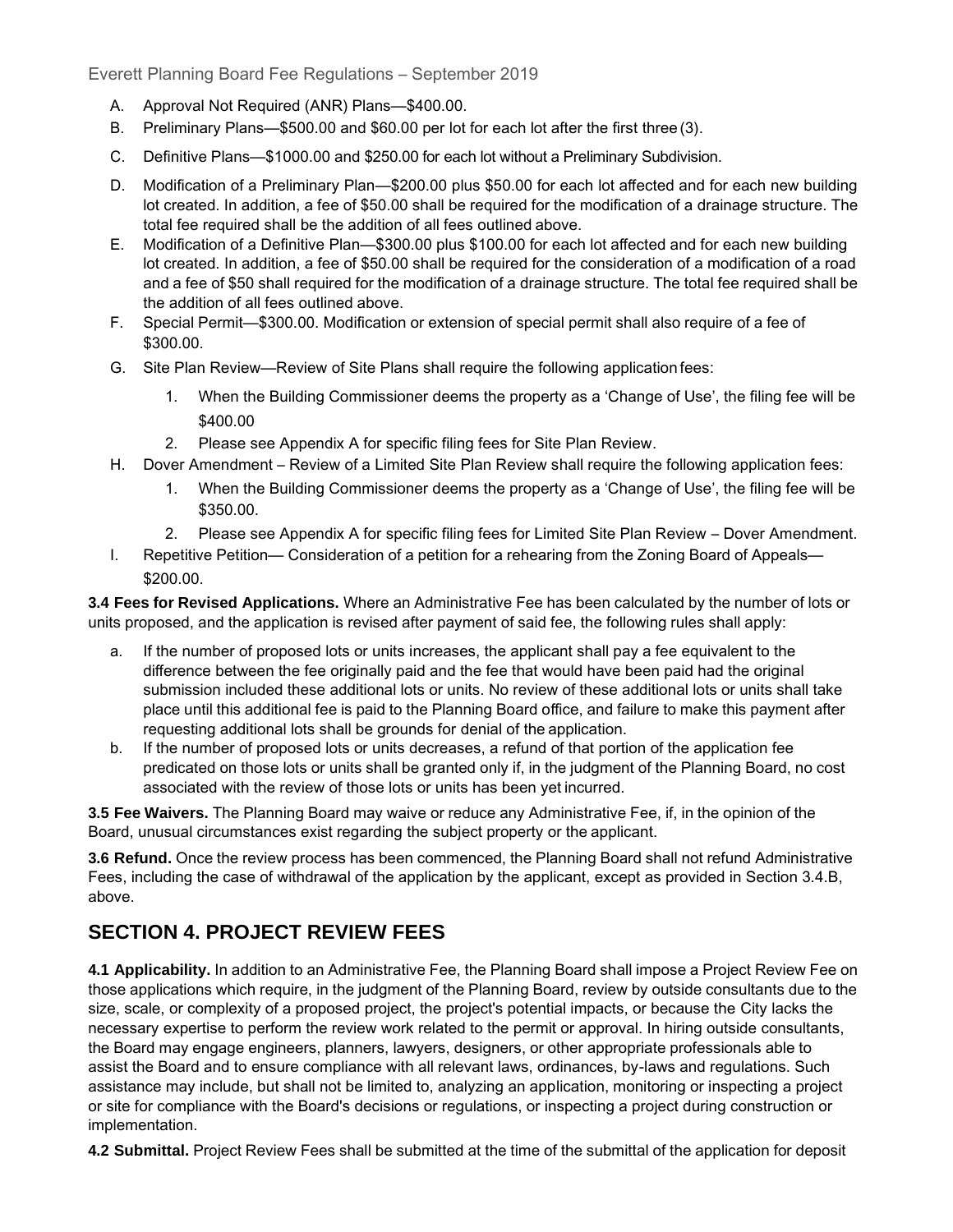#### Everett Planning Board Fee Regulations – September 2019

in an account established pursuant to G.L. c. 44, s. 53G (53G Account). Any application filed without this fee shall be deemed incomplete and no review work shall commence until the fee has been paid in full.

**4.3 Schedule of Project Review Fees.** The following schedule applies to the types of applications to the Planning Board set forth below. This schedule supersedes all previous schedules as they may have appeared in the Zoning By-Laws, the Rules and Regulations for the Subdivision of Land, and any listings which may have been compiled from time to time for the benefit of applicants. Where more than one type of application has been submitted for Planning Board action, only the largest of the applicable Project Review Fees shall be collected for deposit into the 53G Account, and not the sum of those fees.

**4.4 Replenishment.** When the balance in an applicant's 53G Account falls below twenty-five percent (25%) of the initial Project Review Fee, as imposed above, the Planning Board shall consider whether to require a supplemental Project Review Fee to cover the cost of the remaining project review.

**4.5 Inspection Phase.** After the granting of a Special Permit, site plan approval or Definitive Plan approval, the Planning Board may require a Supplemental Project Review Fee for the purpose of ensuring the availability of funds during the inspection phase of the review process.

**4.6 Handling of Project Review Fees.** The Project Review Fee is to be deposited into a special account as set forth in G.L. c. 44, s. 53G.

- A. Outside consultants retained by the Planning Board to assist in the review of an application shall be paid from this account.
- B. Project Review Fees shall be turned over to the City Treasurer by the Planning Board for deposit into a 53G Account.
- C. A copy of the latest statement from the banking institution handling the 53G Account shall be forwarded from the office of the City Treasurer to the Planning Board office as soon as it is received for timely and accurate accounting.
- D. The Planning Board shall prepare a report on activity in the 53G Account on an annual basis.
	- 1. This report shall be submitted to the City Council for their review.
- E. This report shall be printed in the Annual Report for the City. An accounting of an applicant's funds held in the 53G Account may be requested by the applicant at any time.
	- 1. The Planning Board shall respond to the request in a timely fashion.
	- 2. This accounting shall include the following information:
		- a. The latest statement from the banking institution handling the account, which should include an accurate accumulated interest portion to the closing date of the statement if such statements are subdivided into individual applicants' accounts. Otherwise, a statement of principal and interest, prepared by the Planning Board office, based on the latest statement from the banking institution.
		- b. A report of all checks authorized for issuance since that last banking statement.
- F. An applicant may request an estimate of bills pending from consultants for work completed, or in progress, but not yet invoiced.
- G. Excess fees in the 53G Account, including accumulated interest, shall be returned to the applicant or the applicant's successor in interest, at the conclusion of the review process, as defined below. For the purpose of this section, any person or entity claiming to be an applicant's successor in interest shall provide the Board with documentation establishing such succession in interest.
	- 1. With the approval or disapproval of a Preliminary Subdivision Plan.
	- 2. With the disapproval of a Definitive Subdivision Plan.
	- 3. With the release of the performance bond at the end of construction of an approved Definitive Subdivision Plan.
	- 4. With the final inspection or the approval or disapproval on all other types of applications under the Zoning By-Law, whichever comes later.